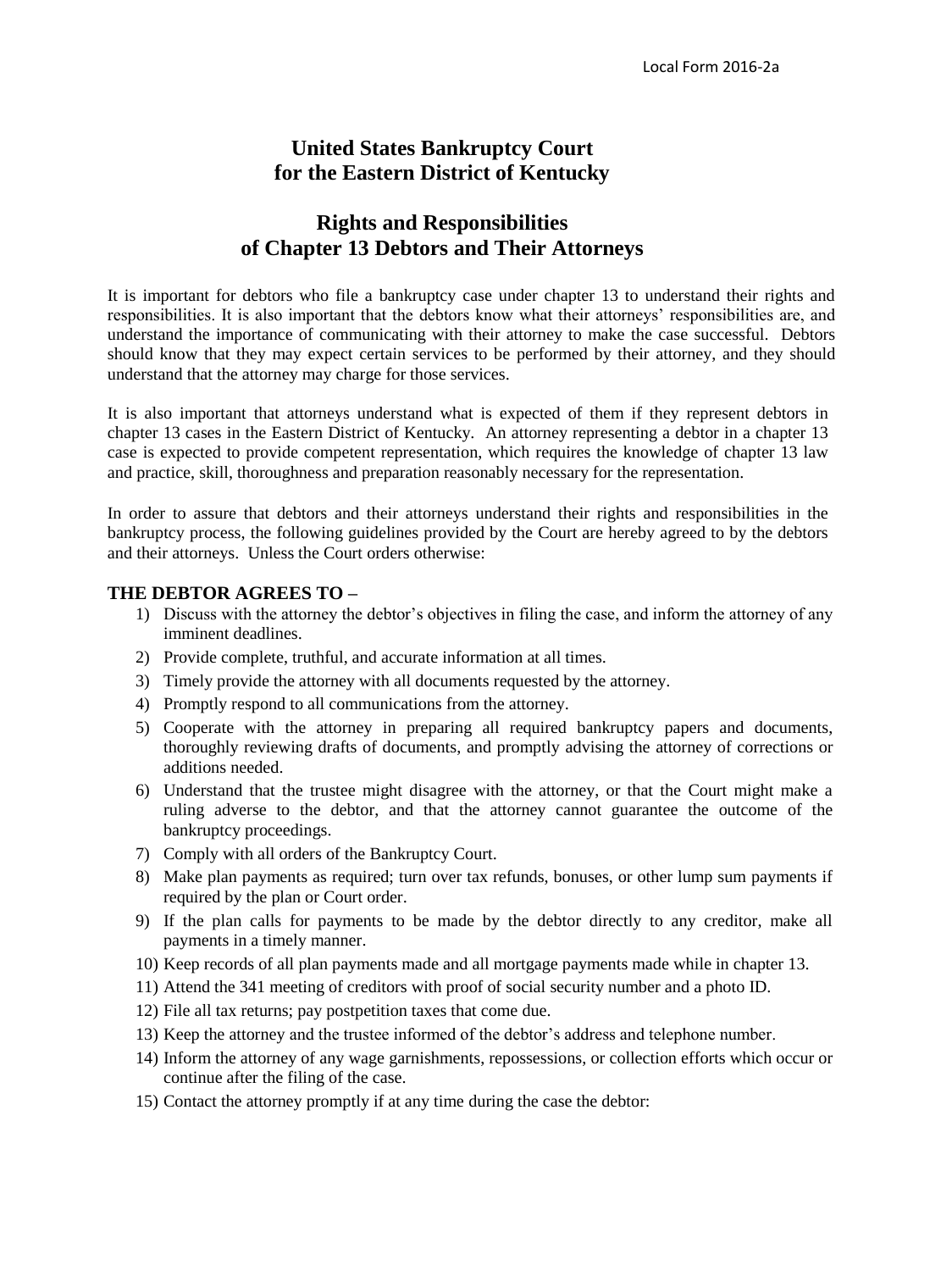- a. receives lottery winnings, an inheritance, lawsuit settlements or awards, or other unanticipated money;
- b. files a lawsuit or consults with another attorney about filing a lawsuit, or is considering a settlement in lieu of filing a lawsuit;
- c. loses his/her job or has other significant financial problems;
- d. has questions about or does not understand a matter related to the case;
- e. wants to sell any property; or
- f. wants to borrow money, incur debt, or refinance a loan.
- 16) Complete the required instructional course in personal financial management.
- 17) If the debtor has a domestic support obligation, contact the attorney when plan payments have been completed and inform the attorney whether all DSO payments have been made.

### **THE ATTORNEY AGREES TO –**

- 1) Meet with the debtor to review the debtor's debts, assets, income and expenses.
- 2) Counsel the debtor regarding the option of filing either a chapter 7 or chapter 13 case, discuss both procedures with the debtor, and answer the debtor's questions.
- 3) Ascertain that the debtor is eligible to file a bankruptcy petition under chapter 13.
- 4) Advise the debtor of the requirements to obtain prepetition credit counseling and a postpetition financial management course from approved providers.
- 5) Obtain from the debtor and review the debtor's deeds, mortgages, tax returns, paystubs, car titles, and other appropriate documentation. If the petition is filed before the documents are received and reviewed, advise the debtor of the potential risks of doing so.
- 6) Timely prepare the debtor's petition, statements, schedules, plan, and related documents. Verify that the information contained therein is consistent with the documentation provided by the debtors.
- 7) Take reasonable steps to verify that all creditors are scheduled and are given appropriate notice.
- 8) Review the completed bankruptcy petition, statements, schedules, and all related documents with the debtor; make necessary changes and additions; obtain the debtor's signature; promptly file the petition/statements/schedules.
- 9) Explain what payments will be made directly by the debtor and what payments will be made through the debtor's chapter 13 plan, with particular attention to mortgages, vehicle loan payments, and student loans.
- 10) Explain to the debtor how, when and where to make chapter 13 plan payments; inform the debtor when the plan payment amount changes.
- 11) Advise the debtor of the necessity of maintaining insurance on collateral.
- 12) Advise the debtor not to sell any property without prior Court approval, or give away any money or property. Advise the debtor not to borrow money, incur debt, or refinance any loans without prior Court approval.
- 13) Advise the debtor of the necessity of filing all tax returns and of paying all postpetition taxes.
- 14) Explain to the debtor which debts will not be dischargeable upon completion of the plan, with particular attention to student loans. If the debtor is not entitled to a discharge, explain the consequences.
- 15) Advise the debtor of the requirement to attend the 341 meeting of creditors, and instruct the debtor as to the date, time and place of the meeting and the necessity of bringing a photo ID and acceptable proof of SSN to the meeting.
- 16) Attend the 341 meeting and any court hearings, either personally or through another attorney.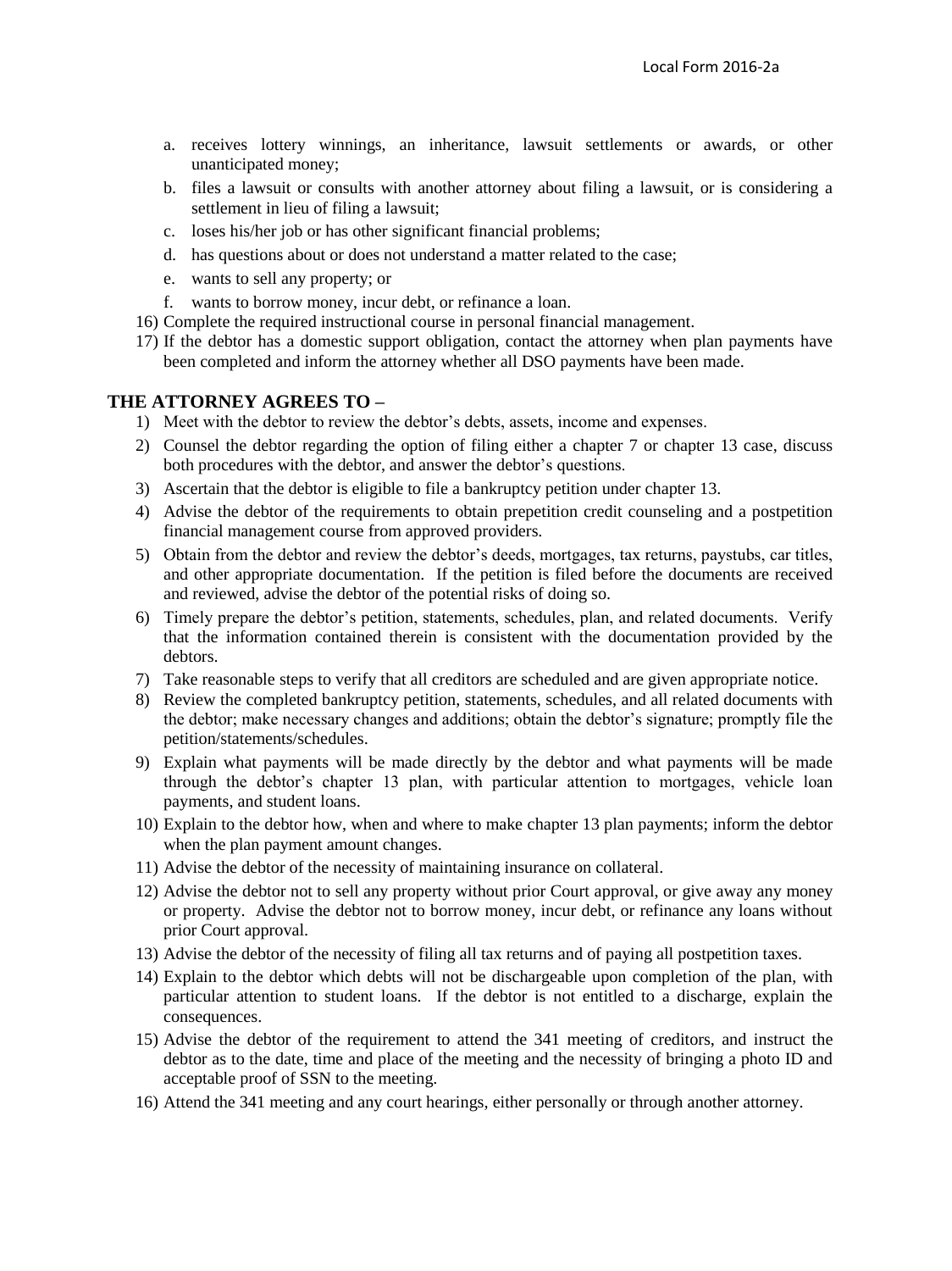- 17) If an attorney not employed by debtor's attorney's law firm will be attending the 341 meeting or any court hearing, provide to that attorney sufficient information to allow for proper representation.
- 18) Serve the chapter 13 plan and any amended plan on all creditors and other parties on a timely basis.
- 19) Timely address objections to plan confirmation including the Trustee's Report and Recommendation as to Confirmation, and where necessary, prepare, file, and serve responses or amended plans.
- 20) Where appropriate, prepare, file and serve necessary amended statements and schedules, in accordance with information provided by the debtor.
- 21) Timely review secured and priority claims; timely file amended plans to address claims if necessary; where appropriate, timely file and serve objections to improper or invalid claims. With respect to claims secured by a debtor's residence, timely review Notices of Payment Changes, Notices of Postpetition Fees, Notices of Final Cure Payment, and Responses to Notices of Final Cure Payment; if necessary, take appropriate action.
- 22) Timely file proofs of claims on behalf of creditors if necessary for the protection or benefit of the debtor.
- 23) Upon information received from the debtor, contact creditors who continue to communicate with the debtor after filing, and if necessary, file appropriate pleadings.
- 24) Prepare, file and serve appropriate pleadings necessary to accomplish the goals of the chapter 13 case, including but not limited to:
	- a. motions to extend the automatic stay;
	- b. motions for turnover of repossessed property necessary to an effective reorganization;
	- c. motions to avoid liens on real or personal property;
	- d. motions to deem mortgage current or notices of final cure payment;
	- e. affidavit that debtor is current on post-confirmation DSO payments; and
	- f. financial management certificate.
- 25) Take appropriate action to address a trustee's motion to dismiss for lack of feasibility of the plan.
- 26) Monitor all pleadings filed in the case.
- 27) Communicate with the debtor to discuss pending issues or matters in the case.
- 28) Comply with local and federal rules, and all Court orders.

#### **THE ATTORNEY'S COMPENSATION:**

The attorney may accept, in lieu of filing a fee application, a presumptively reasonable fee in an amount up to and including \$3,500, provided the plan is confirmed. This fee includes:

- all services rendered up to and including confirmation of a plan;
- services rendered in post-confirmation matters referenced above; and
- representation in two (2) post-confirmation matters from the following list:
	- -Responding to a motion to dismiss the case for failure to make plan payments;
	- Responding to a motion for relief from stay;
	- ⎯ Filing a motion to modify the plan to address a delinquency (including a motion to suspend plan payments);
	- ⎯ Addressing a trustee's motion to modify the plan;
	- ⎯ Filing an application to incur debt; or